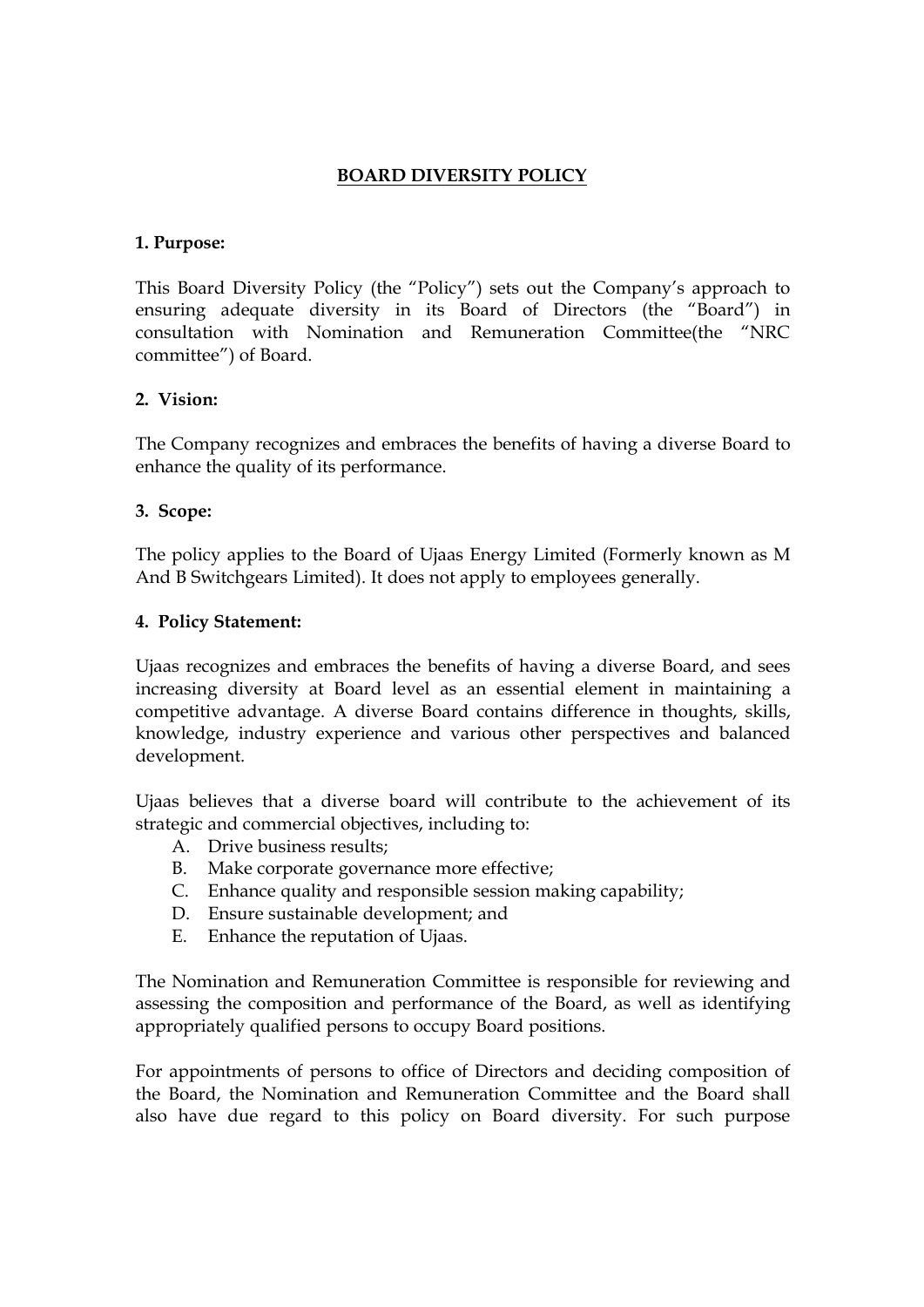Nomination and Remuneration Committee/Board takes into consideration the qualifications and wide experience of Directors in fields of banking, finance, administration, legal etc. At a minimum, the Board of the Company shall consist of at least one Woman Director. All Board appointments are made on merit, in the context of the skills, experience, independence, knowledge and integrity which the Board as a whole requires to be effective.

## **5. Monitoring and Reporting**

**A.** The nomination and Remuneration Committee is responsible for:

- Formally assessing the appropriate mix of Diversity, skills, experience and expertise required in the Board and assessing the extent to which the required skills are represented on Board
- Making recommendations to the Board in relation to Board succession, including the succession of the Chairman, to maintain an appropriate mix of Diversity, skills, experience and expertise on the Board and
- Reviewing and reporting to the Board in relation to Board Diversity.
- **B.** The Nomination and Remuneration Committee will report to the Board on:
- Initiatives undertaken by the Committee in relation to board Diversity and to achieve the measurable objectives.
- Progress in achieving the Measurable Objectives and to make recommendations to the Board on the same.
- **C.** The Nomination and Remuneration Committee will report annually, in the Corporate Governance Report, on the Board's composition under diversified perspectives, and monitor the implementation of the Policy.

#### **6. Review of the policy:**

The Nomination and Remuneration Committee shall review the Policy, from time to time, to ensure the effectiveness of the Policy. The Nomination and Remuneration Committee shall discuss any revisions that may be required, and recommend any such revisions to the Board for consideration and approval.

## **7. Disclosure of this policy:**

- A. This policy will be published on company's website for public information.
- B. A summary of the Policy together with the measurable objectives set